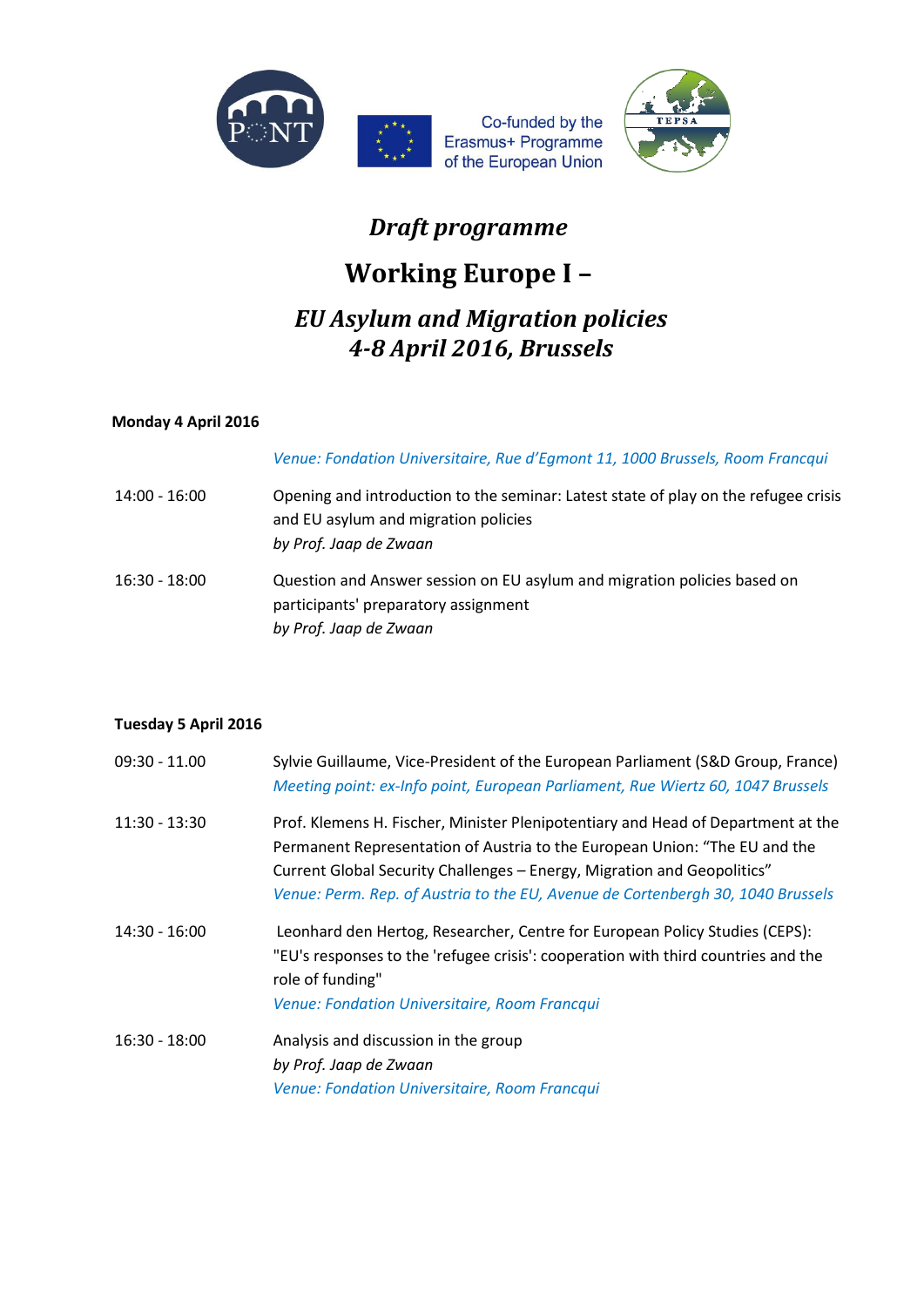

#### **Wednesday 6 April 2016**

| $09:50 - 11:30$       | Raoul Ueberecken, Director for Home Affairs, General Secretariat of the Council of<br>the European Union: "Strengthening Schengen's external border"<br>Venue: Council of the European Union, Justus Lipsius Building, Rue de la Loi 175,<br>1048 Brussels |
|-----------------------|------------------------------------------------------------------------------------------------------------------------------------------------------------------------------------------------------------------------------------------------------------|
| $12:00 - 13:00$       | Amanda Taylor, AIDA/EDAL Junior Legal Officer, European Council on Refugees<br>and Exiles (ECRE): "Legal standards and relevant case law in the context of recent<br>EU asylum policy changes"<br>Venue: ECRE, Rue Royale 146, 1st Floor, 1000 Brussels    |
| $14:30 - 16:00$       | (tbc)<br>Venue: Fundación Galicia Europa, Rue de la Loi 38, 1040 Brussels                                                                                                                                                                                  |
| $16:30 - 18:00$       | Analysis and discussion in the group<br>by Prof. Jaap de Zwaan<br>Venue: Fundación Galicia Europa                                                                                                                                                          |
| Thursday 7 April 2016 |                                                                                                                                                                                                                                                            |
| $09:00 - 12:30$       | LIBE Committee meeting, European Parliament<br>Meeting point: ex-Info point, European Parliament, Rue Wiertz 60, 1047 Brussels                                                                                                                             |
| $13:30 - 15:00$       | Peter David, Assistant Policy Officer, European Commission, DG HOME, Unit C1 -<br>Irregular Migration and Return Policy: "Migrant smuggling - a booming business in<br>2015"                                                                               |
|                       | Ruairi Topping, Associate Liasion Officer, Frontex Brussels Office<br>Venue: Fondation Universitaire, Room D                                                                                                                                               |
| $15:15 - 16:45$       | Analysis and discussion in the group<br>by Prof. Jaap de Zwaan<br>Venue: Fondation Universitaire, Room D                                                                                                                                                   |
| $17:00 - 18:00$       | Introduction to the simulation game: negotiations on EU migration or asylum<br>policy by Prof. Johannes Pollak                                                                                                                                             |

Evening Time to prepare the national positions for the simulation game

*Venue: Fondation Universitaire, Room D*